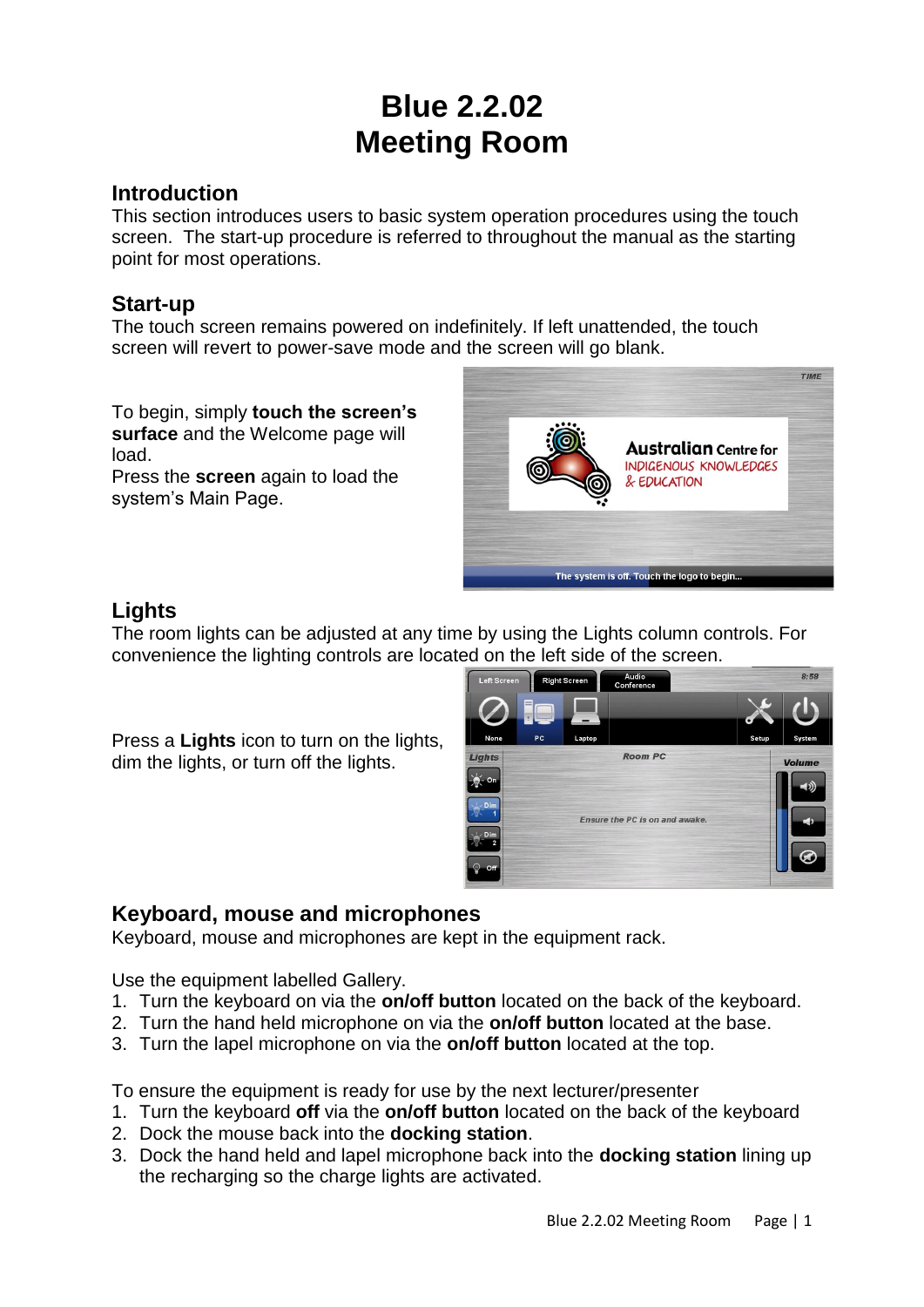# **Volume**

The room volume level can be adjusted at any time by using the Volume column controls. For convenience, the volume controls are located on the right side of the screen. **Right Screen** Audio<br>Conference

Press the **Volume** icons to adjust the volume level.

Press the **mute** icon to turn off the sound.



# **Personal Computer (PC) Presentation**

The audio-visual system is equipped to display computer presentations from the room PC.

### **PC Presentation Procedure**

Select the **PC** icon from the Source Selection row.



### **Laptop Presentation**

The audio-visual system is equipped to display computer presentations from a connected laptop. An input supports video and stereo audio using an HDMI cable.

#### **Connecting a Laptop**

- 1. Connect a laptop to the input using an HDMI cable.
- 2. Turn **on** the laptop.

3. Configure the laptop to direct the video image to an **external video display**. Switching to an external display is usually done using one of the Function keys

(E.g. Function + F3 or F5). Consult the laptop's help files for more information.

#### **Laptop Presentation Procedure**

Select the Laptop icon from the Source Selection row.

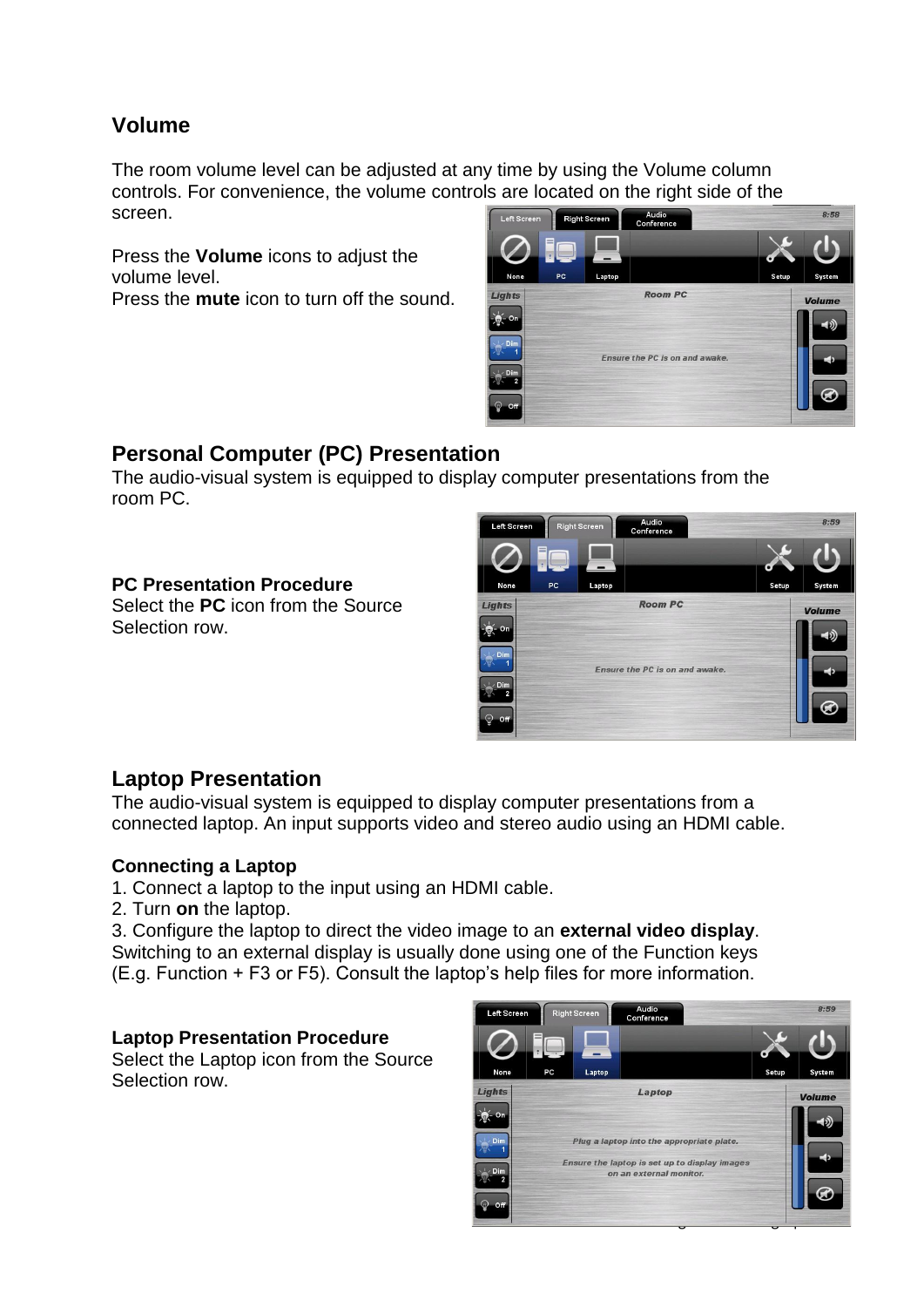### **TV Presentation**

The audio-visual system features free-to-air digital television.

#### **TV Presentation Procedure**

1. Select the **TV** icon from the Source Selection row.

2. Select a **channel** from the keypad.



### **Video Conference Dialling**

The system features video conference dialling that allows manual dialling and calling of video conference calls.

#### **VC Dialling Procedure**

- 1. Press the **Video Conference** tab.
- 2. Select the **Dialling** icon.
- 3. Enter the **contact number/address**

using the numeric keypad or keypad icon.

4. Press the **Call** icon to connect the call.

5. Use the **Privacy** icon to disable outgoing audio.

6. Use the **Volume** controls to adjust the incoming volume level.

7. Press the **Keyboard** to display a popup keyboard and enter a contact.

8. Press the **Remote** icon to display simulated remote control icons.

9. Press the **End** icon to disconnect the call.

#### **Menu Controls**

- 1. Press the **Enter/Menu** icon to display the on-screen menu.
- 2. Use the **Direction** icons to navigate around the on-screen display menu.
- 3. Confirm selections by pressing the **Enter/Menu** icon again.
- 4. Press the **Back/Cancel** icon to cancel a selection or exit the on-screen menu.

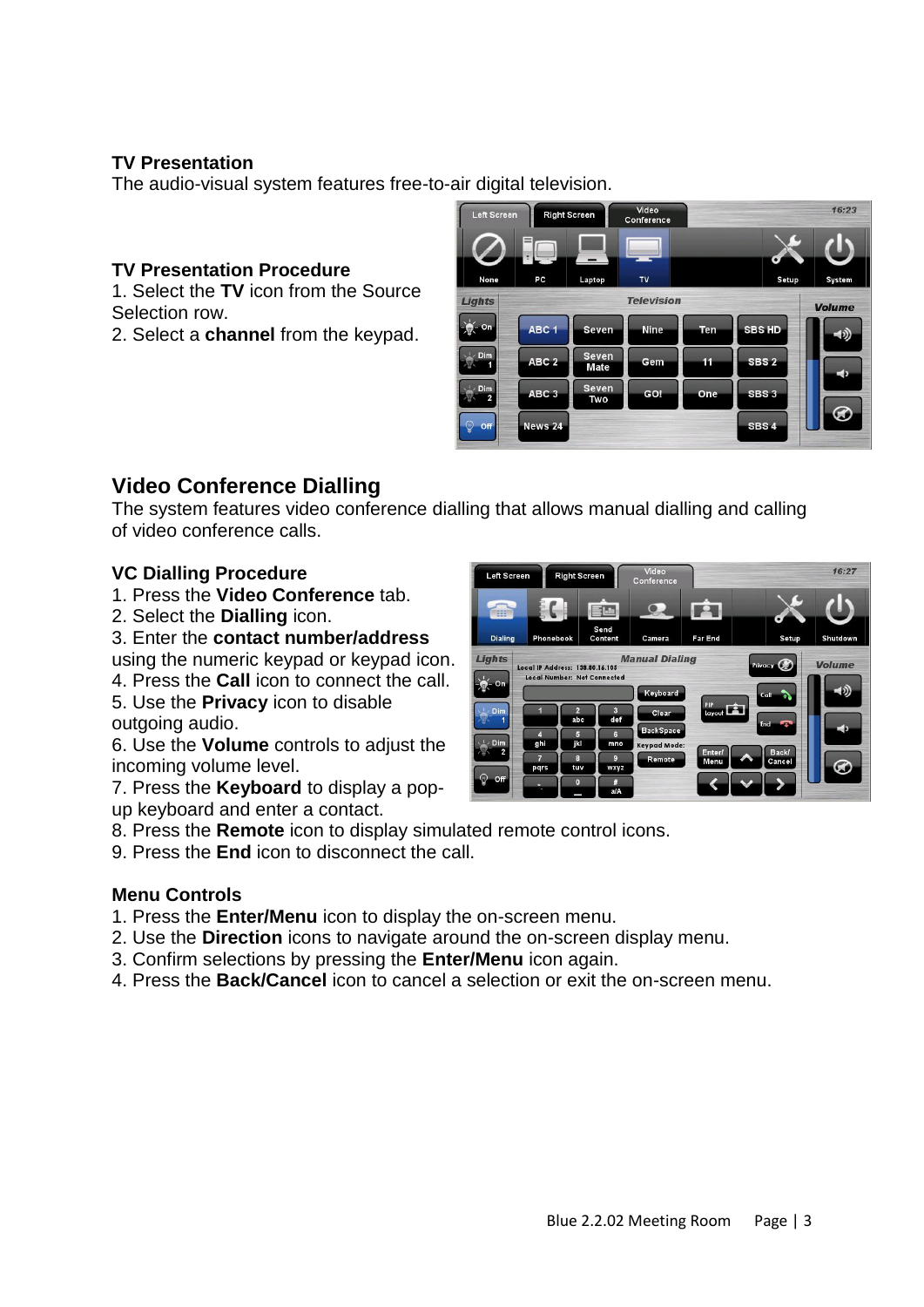# **Video Conference Phone Book**

The video conferencing system features an integrated Phone Book. The phone book provides a convenient way of establishing calls without needing to manually type long contact numbers.

### **VC Phone Book Procedure**

- 1. Press the **Video** Conference tab.
- 2. Select the **Phonebook** icon.

3. Select one of the **contact** icons to bring up the contact's name and number.

4. Use the **Next** or **Prev** icons to scroll through the phone book. Use the **First <<** or **Last >>** icons to jump to the beginning or end of the phone book.

5. Press the **Call** icon to connect the call.

6. Use the **Privacy** icon to disable outgoing microphone audio.

- 7. Use the **Volume** controls to adjust the incoming volume level.
- 8. Press the **End** icon to disconnect the call.

### **Video Conference Send Content**

The video conferencing system allows users to select and control the near-end PC and laptop inputs and send a presentation.

### **VC Send Content Procedure**

1. Press the **Video** Conference tab.

- 2. Select the **Send** Content icon.
- 3. Select the **PC** icon or a Laptop icon.

4. Press the **Send Content** icon to send a presentation.

5. Press the **Stop Sending** icon to stop sending a presentation.



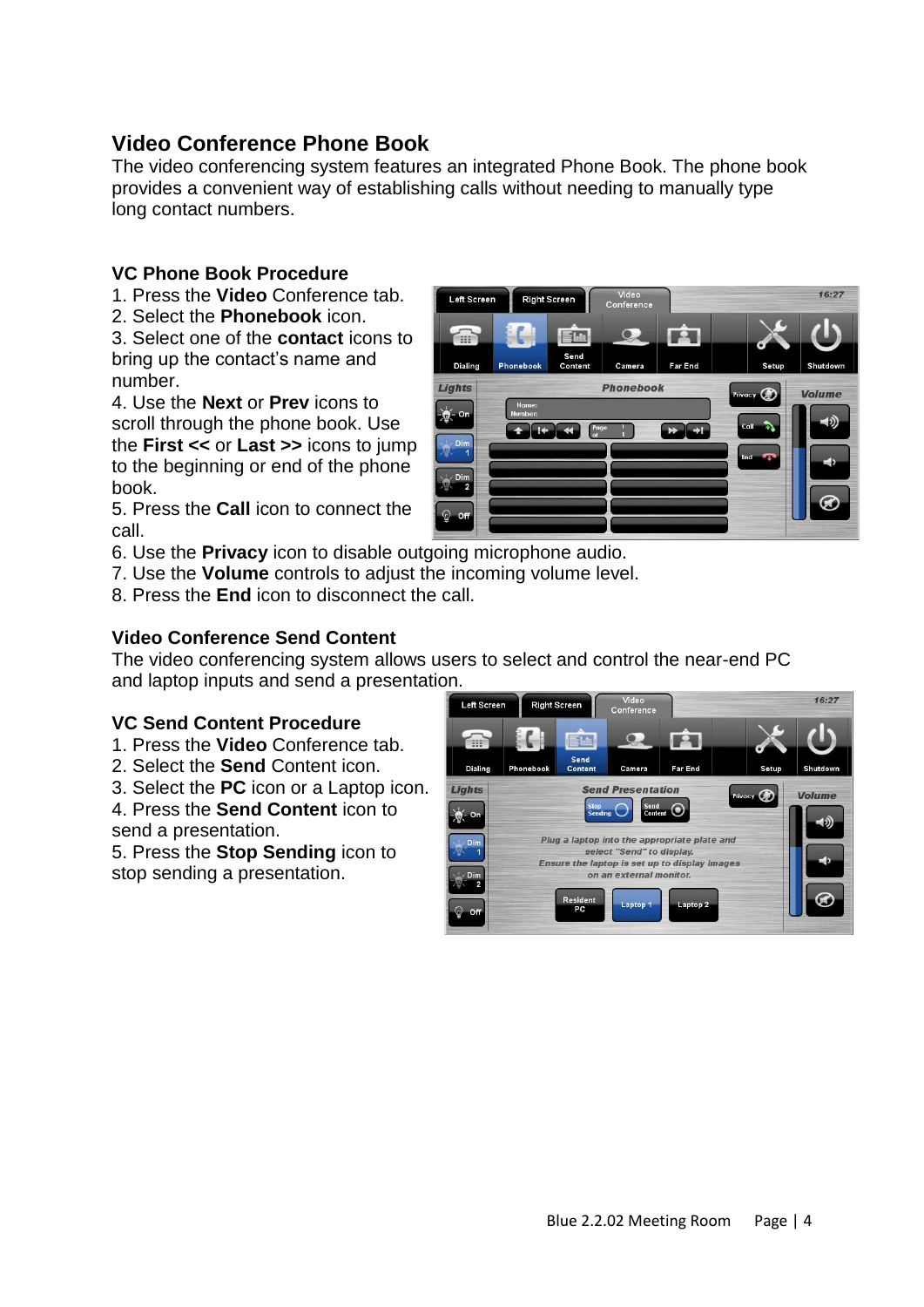# **Video Conference Camera**

The video conferencing system allows users to select and control the near-end video camera.

#### **VC Camera Procedure**

- 1. Press the **Video** Conference tab.
- 2. Select the **Camera** icon.

3. Use the **Direction** icons and **Zoom** icons to position the pan-tilt camera. 4. Press a **Preset** icon to position the camera to a pre-configured spot. 5. To save a preset, position the camera and press the **Store Preset** icon followed by a **Preset** icon.



# **Video Conference Far-End**

The video conference system allows users to control the far-end camera that is connected to the receiver's VC system. This feature allows users to fine tune viewing angles and zoom based on the near-end perspective. To use this feature, the receiver's system must support this feature and be configured to permit Far-End control.

### **VC Far End Procedure**

- 1. Press the **Video Conference** tab.
- 2. Select the **Far End** icon.
- 3. Select a **Source** icon.

4. Use the **Direction** icons and Zoom icons to adjust the far-end camera angle.

5. Alternatively, select one of the three **Preset** icons to load a preconfigured viewing angle. These presets are configured by the far-end user.



# **End Video Conferencing**

From the Dialling page or the Phone Book page, pressing the End icon will disconnect all calls and exit the video conferencing mode. A pop-up warning will allow the user to confirm this selection.

Press the **Yes** icon to end video conferencing. Press the **No** icon to resume video conferencing.